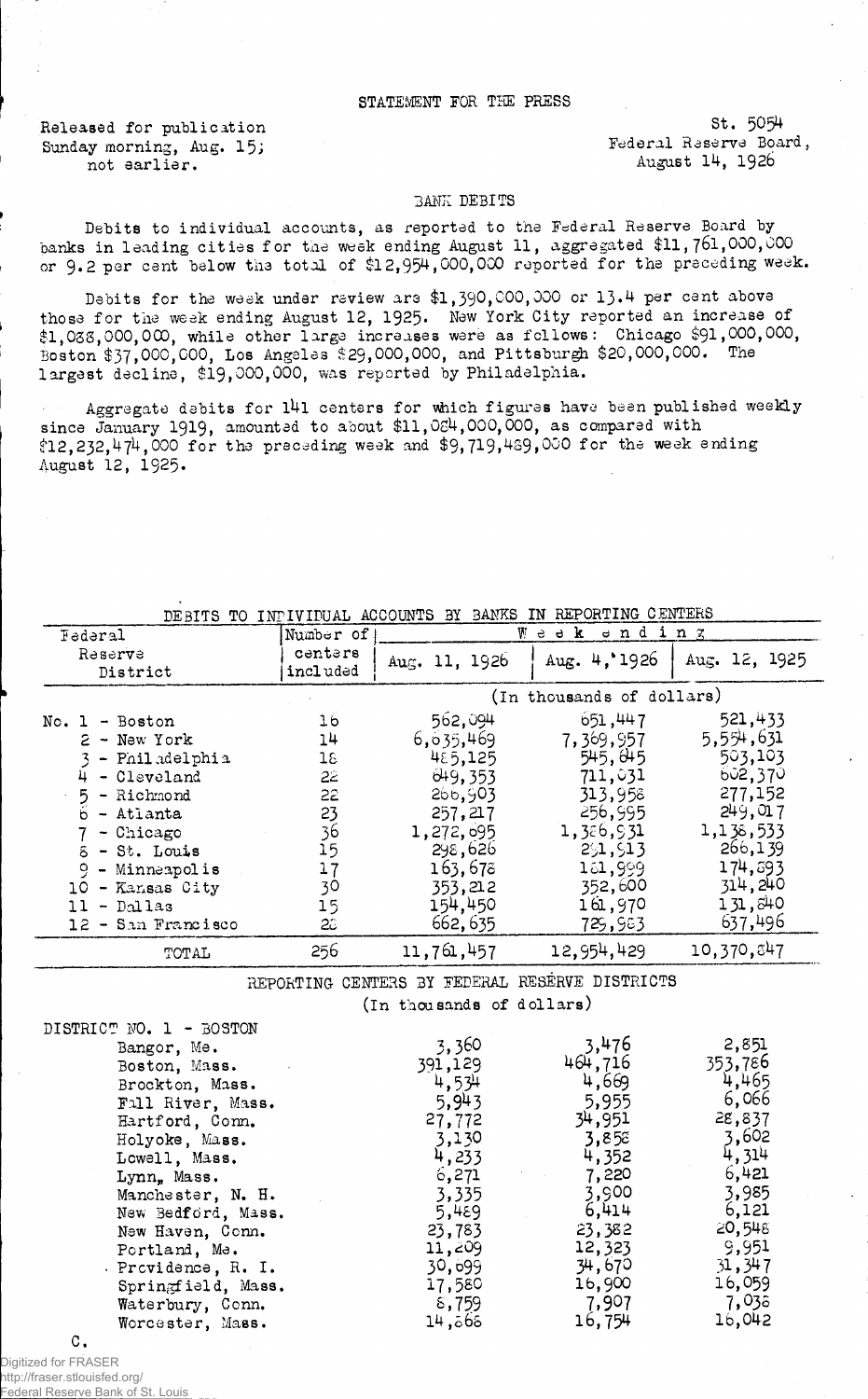| DESITS TO INDIVIDUAL ACCOUNTS 3Y BANKS IN REPORTING CENTERS |                   |                           | St. 5054a             |
|-------------------------------------------------------------|-------------------|---------------------------|-----------------------|
|                                                             | Week __ anding    |                           |                       |
|                                                             | Aug. 11, 1926     | Aug. 4, 1926              | Aug. 12, 1925         |
|                                                             |                   | (In thousands of dollars) |                       |
| DISTRICT NO. 2 - NEW YORK                                   |                   |                           |                       |
| Albany, N.Y.                                                | 23,947            | 28,845                    |                       |
| Binghamton, N.Y.                                            | 4,943             | 6,203                     | 23,952<br>4,846       |
| Buffalo, N.Y.                                               | 75,085            | 56,593                    | 88,242                |
| Elmira, N. Y.<br>Jamestown, N.Y.                            | 3,840             | 4,416                     | 4,248                 |
| Montclair, N. J.                                            | 4,440<br>4,528    | 4,748                     | 5,165                 |
| Newark, N. J.                                               | 71,028            | 5,098<br>82,983           | 3,720                 |
| New York, N.Y.                                              | 6, 332, 201       | 7,021,204                 | 71,264<br>5, 244, 077 |
| Northern New Jersey Clearing                                |                   |                           |                       |
| House Association<br>Passaic, N. J.                         | 47,321            | 55,913                    | 44,827                |
| Poughkeepsie, N.Y.                                          | 9,240<br>3,454    | 8,836                     | 8,544                 |
| Rochester, N.Y.                                             | 34,486            | 3,775<br>39,261           | 3,806                 |
| Stamford, Conn.                                             | 3,085             | 3,622                     | 32, 341<br>3,575      |
| Syracuse, N.Y.                                              | 17,871            | 18,460                    | 16,024                |
| DISTRICT NO. 3 - PHILADELPHIA                               |                   |                           |                       |
| Allentown, Pa.                                              | 8,975             | 9,455                     | 8,692                 |
| Altocna, Pa.                                                | 3,694             | 3,353                     | 3,248                 |
| Camden, N. J.<br>Chester, Pa.                               | 12,009            | 14,036                    | 12,012                |
| Harrisburg, Pa.                                             | 5,659             | b,158                     | 5,645                 |
| Hazleton, Pa.                                               | 11,009<br>4,197   | 12,122<br>3,700           | 10,302                |
| Johnstown, Pa.                                              | 6,185             | 6,567                     | 3,360<br>$-5,463$     |
| Lancaster, Pa.                                              | 6,113             | 6,204                     | 6,509                 |
| Lebanon, Pa.<br>Norristown, Pa.                             | 1,711             | 1,813                     | 1,877                 |
| Philadelphia, Pa.                                           | 805               | 978                       | 1,345                 |
| Reading, Pa.                                                | 351,123<br>9,966  | 402,162<br>10,745         | 370,617               |
| Scranton, Pa.                                               | 18,900            | 18,300                    | 11,358<br>18,600      |
| Trenton, N. J.                                              | 14,576            | 14,850                    | 14,600                |
| Wilkes-Barre, Pa.<br>Williamsport, Pa.                      | 10,001            | 12,867                    | 10,992                |
| Wilmington, Del.                                            | 3,996             | 4,930                     | 4,136                 |
| York, Pa.                                                   | 10,777<br>5,429   | 11,946<br>5,459           | 9,127<br>5,220        |
| DISTRICT NO. 4- CLEVELAND                                   |                   |                           |                       |
| Akron, Ohio                                                 | 20,041            | 20,388                    | 19,939                |
| Butler, Pa.                                                 | 2,293             | 2,749                     | 2,573                 |
| Canton, Ohio                                                | 11,009            | 9,795                     | 10,314                |
| Cincinnati, Ohio<br>Cleveland, Ohio                         | 75, 311           | 84,493                    | 70,425                |
| Columbus, Ohio                                              | 153,272<br>36,401 | 199,666<br>39,159         | 144,366               |
| Connell sville, Pa.                                         | 1,436             | 1,410                     | 36,968<br>1,170       |
| Dayton, Ohio                                                | 18,573            | 21, 211                   | 16,719                |
| Erie, Pa.<br>Greensburg, Pa.                                | 7,642             | 8,833                     | 7,763                 |
| Homestead, Pa.                                              | 4,733<br>1,070    | 4,729                     | 5,036                 |
| Lexington, Ky.                                              | 4,324             | 1,183<br>4,486            | 1,028                 |
| Lima, Ohio                                                  | 3,519             | 3,965                     | 4,340<br>3,948        |
| Lorain, Ohio                                                | 1,486             | 1,429                     | 1,406                 |
| Oil City, Pa.<br>Pittsburgh, Fa.                            | 4,169             | 6,645                     | 4,835                 |
| Springfield, Ohio                                           | 208,908<br>4,890  | 210, 235                  | 188,705               |
| Toledo, Ohio                                                | 58,141            | 5,458<br>55,484           | 4,891<br>45,810       |
| Warren, Ohio                                                | 2,727             | 2,578                     | 3,677                 |
| Wheeling, W. Va.                                            | 9,467             | 9,155                     | 9,278                 |
| Youngstown, Ohio<br>Zanesville, Ohio                        | 17,074            | 15,335                    | 16, 346               |
|                                                             | 2,867             | 2,645                     | 2,833                 |

DEBITS TO INDIVIDUAT  $\lambda$  $\overline{a}$  $\sim$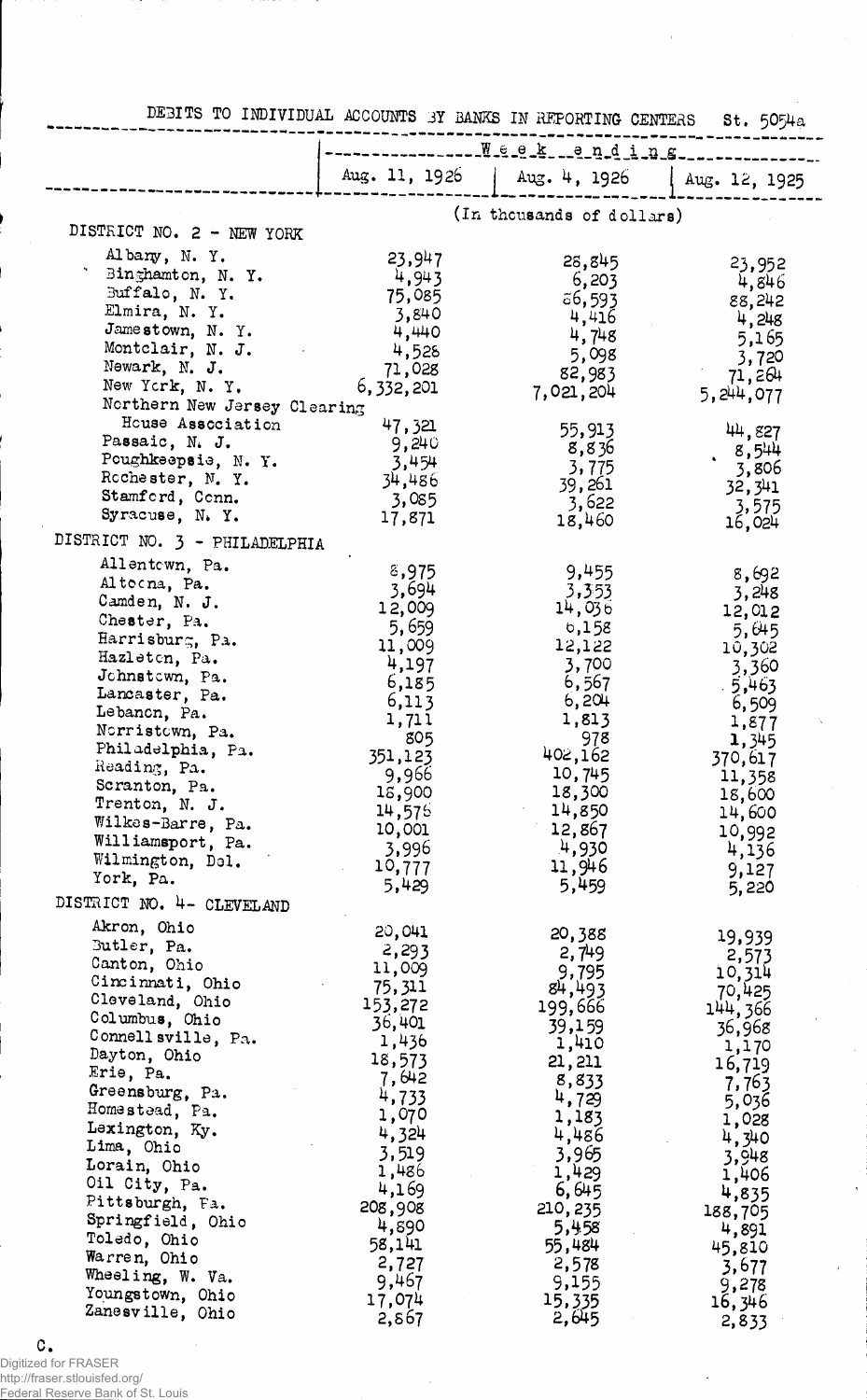|                                                                                                                                                                                                                                                                                                                                                                                                                                                                | DEBITS TO INDIVIDUAL ACCOUNTS BY BANKS IN REPORTING CENTERS 5t. 50% b                                                                                                                                           |                                                                                                                                                                                                                   |                                                                                                                                                                                                                       |  |
|----------------------------------------------------------------------------------------------------------------------------------------------------------------------------------------------------------------------------------------------------------------------------------------------------------------------------------------------------------------------------------------------------------------------------------------------------------------|-----------------------------------------------------------------------------------------------------------------------------------------------------------------------------------------------------------------|-------------------------------------------------------------------------------------------------------------------------------------------------------------------------------------------------------------------|-----------------------------------------------------------------------------------------------------------------------------------------------------------------------------------------------------------------------|--|
|                                                                                                                                                                                                                                                                                                                                                                                                                                                                | <u> The Skeunding</u>                                                                                                                                                                                           |                                                                                                                                                                                                                   |                                                                                                                                                                                                                       |  |
|                                                                                                                                                                                                                                                                                                                                                                                                                                                                |                                                                                                                                                                                                                 | Aug. 11, 1926   Aug. 4, 1926                                                                                                                                                                                      | Aug. 12, 1925                                                                                                                                                                                                         |  |
|                                                                                                                                                                                                                                                                                                                                                                                                                                                                |                                                                                                                                                                                                                 | (In thousands of dollars)                                                                                                                                                                                         |                                                                                                                                                                                                                       |  |
| DISTRICT NO. 5 - RICHMOND                                                                                                                                                                                                                                                                                                                                                                                                                                      |                                                                                                                                                                                                                 |                                                                                                                                                                                                                   |                                                                                                                                                                                                                       |  |
| Asheville, N. C.<br>Baltimore, Md.<br>Charleston, S. C.<br>Charleston, W. Va.<br>Charlotte, N. C.<br>Columbia, S. C.<br>Cumberland, Md.<br>Danville, Va.<br>Durham, N. C.<br>Greensboro, N. C.<br>Greenville, S. C.<br>Hagerstown, Md.<br>Huntington, W. Va.<br>Lynchburg, Va.<br>Newport News, Va.<br>Norfolk, Va.<br>Raleigh, N. C.<br>Richmond, Va.<br>Roanoke, Va.<br>Spartanburg, S. C.<br>Washington, D. C.<br>Wilmington, N. C.<br>Winston-Salem, N. C. | 8,475<br>84,194<br>7,739<br>10,232<br>3,891<br>1,558<br>1,914<br>$\circ$ , 230<br>4,588<br>4,307<br>2,407<br>5,548<br>3,940<br>2,522<br>15,570<br>5,311<br>25,312<br>5,851<br>2,714<br>52,961<br>3,656<br>7,683 | 8,798<br>109,432<br>5,120<br>8,290<br>10,870<br>4,859<br>1,996<br>2,220<br>5,328<br>5,359<br>4,110<br>2,793<br>5,438<br>4,444<br>3,016<br>21,961<br>5,420<br>29,329<br>7,033<br>2,747<br>57,476<br>5,109<br>7,930 | 6,591<br>94,514<br>3,838<br>7,771<br>10,601<br>3,470<br>2,112<br>2,109<br>5,919<br>$4,391$ .<br>4,770<br>2,613<br>5,378<br>4,081<br>1,921<br>13,695<br>-6,042<br>30,242<br>5,503<br>3,085<br>48,661<br>3,391<br>8,292 |  |
| DISTRICT NO. 6 - ATLANTA                                                                                                                                                                                                                                                                                                                                                                                                                                       |                                                                                                                                                                                                                 |                                                                                                                                                                                                                   |                                                                                                                                                                                                                       |  |
| Albany, Ga.<br>Atlanta, Ga.<br>Augusta, Ga.<br>Birmingham, Ala.<br>Brunswick, Ga.<br>Chattanooga, Tenn.<br>Columbus, Ga.<br>Dothan, Ala.<br>Elberton, Ga.<br>Jackson, Miss.<br>Jacksonville, Fla.<br>Knoxville, Tenn.<br>Macon, Ga.<br>Meridian, Miss.<br>Mobile, Ala.<br>Montgomery, Ala.<br>Nashville, Tenn.<br>Newman, Ga.<br>New Orleans, La.<br>Pensacola, Fla.<br>Savannah, Ga.                                                                          | 564<br>30,280<br>5,123<br>28,980<br>5,201<br>2,770<br>496<br>142<br>4,399<br>22,100<br>7,278<br>5,400<br>3,151<br>7,815<br>4,586<br>18,300<br>399<br>75,483<br>2,217<br>9,826                                   | 938<br>32,584<br>4,916<br>29,310<br>$\epsilon$ 57<br>10,356<br>2,841<br>573<br>134<br>4,171<br>24,016<br>7,203<br>5,421<br>3,189<br>7,846<br>4,898<br>17,903<br>408<br>71,546<br>2,059<br>9,866                   | 1,100<br>31,529<br>4,648<br>26,430<br>766<br>10,279<br>3,621<br>860<br>136<br>4,900<br>20,967<br>7,510<br>5,157<br>3,149<br>6,108<br>4,753<br>16,999<br>498<br>68,426<br>1,982<br>8,611                               |  |
| Tampa, Fla.<br>Valdosta, Ga.<br>Vicksburg, Miss.                                                                                                                                                                                                                                                                                                                                                                                                               | 14,668<br>2,233<br>1,443                                                                                                                                                                                        | 13,841<br>1,390<br>1,586                                                                                                                                                                                          | 18,104<br>1,821<br>1,429                                                                                                                                                                                              |  |

 $\mathtt{C}$  .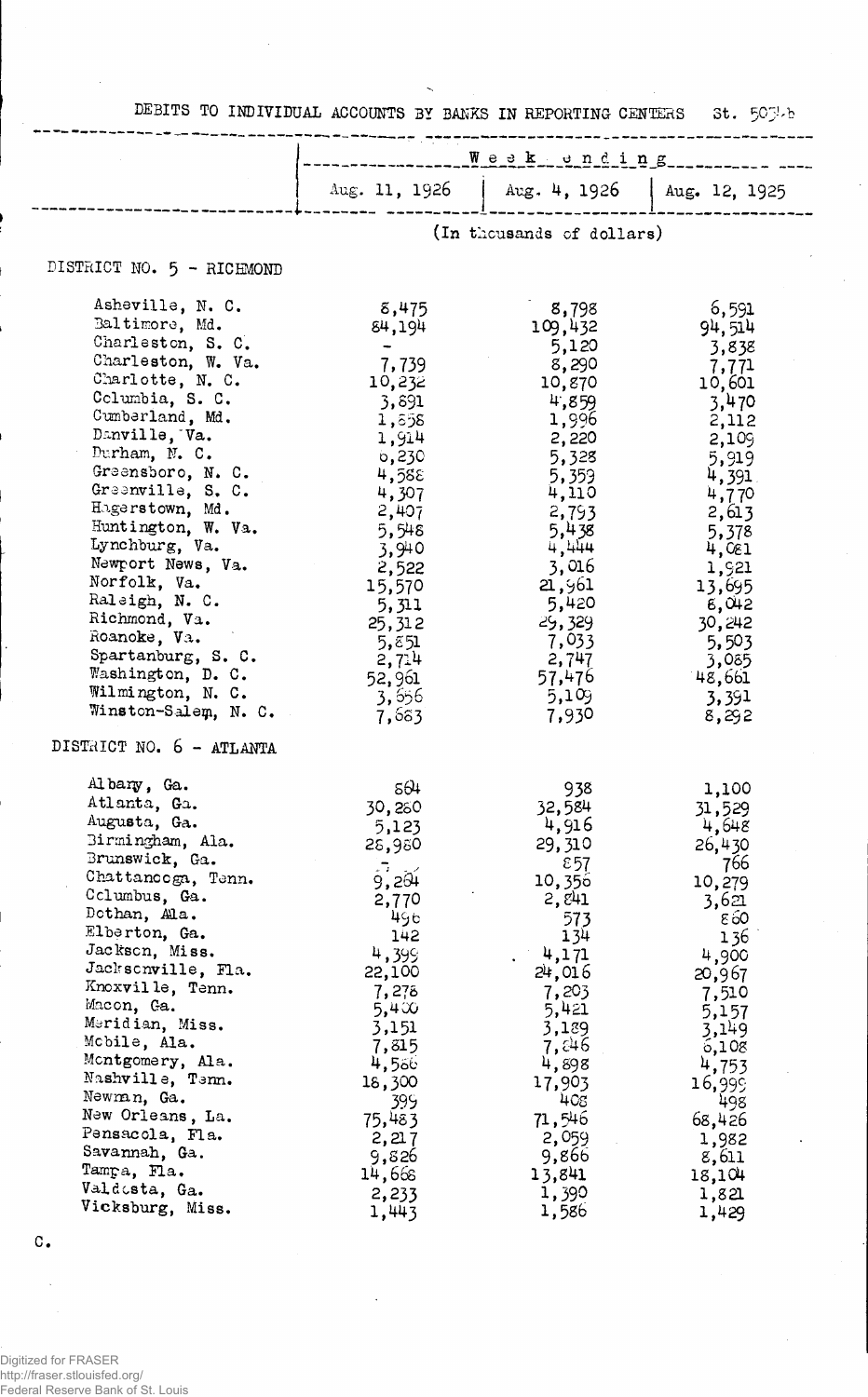DEBITS TO INDIVIDUAL ACCOUNTS BY BANKS IN REPORTING CENTERS St. 5054c

 $\hat{\varphi}$ 

|                                     | --- ----- Week __ending_ne------------- |                                              |                  |  |  |
|-------------------------------------|-----------------------------------------|----------------------------------------------|------------------|--|--|
|                                     |                                         | Aug. 11, 1926   Aug. 4, 1926   Aug. 12, 1925 |                  |  |  |
|                                     |                                         |                                              |                  |  |  |
|                                     |                                         | (In thousands of dollars)                    |                  |  |  |
| DISTRICT NO. 7 - CHICAGO            |                                         |                                              |                  |  |  |
| Adrian, Mich.                       | 1,050                                   | 1,023                                        | 1,051            |  |  |
| Aurora, Ill.                        | 5,214                                   | 4,757                                        | 3,965            |  |  |
| Bay City, Mich.                     | 3,017                                   | 2,689                                        | 3,046            |  |  |
| 31 comington, Ill.                  | 2,561                                   | 2,922                                        | 3,191            |  |  |
| Cedar Rapids, Iowa                  | 9,028                                   | 9,092                                        | 9,590            |  |  |
| Champaign - Urbana, Ill. $2,762$    | 770,123                                 | 2,776                                        |                  |  |  |
| Chicago, Ill.<br>Danville, Ill.     | 2,617                                   | 869,605<br>2,990                             | 678,870          |  |  |
| Davenport, Iowa                     | 6,883                                   | 8,486                                        | 2,661<br>6,590   |  |  |
| Decatur, Ill.                       | 5,234                                   | 5,116                                        | 4,537            |  |  |
| Des Moines, Iowa                    | 18,586                                  | 16,152                                       | 15,410           |  |  |
| Detroit, Mich.                      | 181,594                                 | 196,240                                      | 165,363          |  |  |
| Dubuque, Iowa                       | 3,541                                   | 3,093                                        | 3,295            |  |  |
| Flint, Mich.                        | 10,195                                  | 9,616                                        | 7,245            |  |  |
| Fort Wayne, Ind.                    | 9,243                                   | 9,057                                        | 9,677            |  |  |
| Gary, Ind.                          | 7,176                                   | 4,800                                        | 6,418            |  |  |
| Grand Rapids, Mich.                 | 18,206                                  | 20,737                                       | 18,556           |  |  |
| Green Bay, Wis.                     | 3,220                                   | 2,809                                        | 3,412            |  |  |
| Hammond, Ind.<br>Indianapolis, Ind. | 4,240<br>42,231                         | 4,180                                        | 4,000<br>34,076  |  |  |
| Jackson, Mich.                      | 4,452                                   | 43,230<br>6,136                              | 4,045            |  |  |
| Kalamazoo, Mich.                    | 5,167                                   | 5,543                                        | 4,520            |  |  |
| Lansing, Mich.                      | 8,238                                   | 7,262                                        | 6,225            |  |  |
| Mason City, Iowa                    | 2,100                                   | 2,700                                        | 2,309            |  |  |
| Milwaukse, Wis.                     | 65,158                                  | 65,160                                       | 59,296           |  |  |
| Molina, Ill.                        | 2,125                                   | 2,545                                        | 1,781            |  |  |
| Muscatine, Iowa                     | 1,348                                   | 1,061                                        | 1,429            |  |  |
| Oshkosh, Wis.                       | 3,000                                   | 3,300                                        | 1,400            |  |  |
| Peoria, Ill.                        | 10,653                                  | 10,871                                       | 10,283           |  |  |
| Rockford, Ill.                      | 6,957                                   | 6,945                                        | 6,340            |  |  |
| Saginaw, Mich.<br>Sheboygan, Wis.   | 6,692<br>3,678                          | 6,218<br>4,259                               | 6,214<br>3,563   |  |  |
| Sioux City, Iowa                    | 17,394                                  | 18,464                                       | 19,313           |  |  |
| South Bend, Ind.                    | 12,234                                  | 11,034                                       | 11,503           |  |  |
| Springfield, Ill.                   | 8,527                                   | 9,278                                        | 10,100           |  |  |
| Terre Haute, Ind.                   | 6,678                                   | 5,151                                        | $-5,637$         |  |  |
| Waterloo, Iowa                      | 4,335                                   | 4,410                                        | 3,522            |  |  |
| DISTRICT NO. 8 - ST. LOUIS          |                                         |                                              |                  |  |  |
| East St. Louis and Nat'l.           |                                         |                                              |                  |  |  |
| Stock Yards, Ill.                   | 11,875                                  | 10,236                                       | 11,637           |  |  |
| Eldorado, Ark.                      | 2,640                                   | 2,585                                        | 2,693            |  |  |
| Evansville, Ind.                    | 9,882                                   | 9,144                                        | 8,899            |  |  |
| Fort Smith, Ark.                    | 2,684                                   | 2,340                                        | 2,454            |  |  |
| Greenville, Miss.                   | 888                                     | 804                                          | 723              |  |  |
| Helena, Ark.<br>Little Rock, Ark.   | 923<br>21,650                           | 1,036                                        | 819              |  |  |
| Louisville, Ky.                     | 41,044                                  | 17,026<br>42,121                             | 13,639           |  |  |
| Memphis, Tenn.                      | 30,401                                  | 34,258                                       | 38,965<br>22,379 |  |  |
| Owensboro, Ky.                      | 1,286                                   | 1,235                                        | 1,484            |  |  |
| Pine Bluff, Ark.                    | 2,174                                   | 2,383                                        | 1,949            |  |  |
| Quincy, Ill.                        | 2,958                                   | 3,056                                        | 2,880            |  |  |
| St. Louis, Mo.                      | 165,400                                 | 161,000                                      | 153,300          |  |  |
| Sedalia, Mo.                        | 1,026                                   | 960                                          | 1,041            |  |  |
| Springfield, Mo.                    | 3,795                                   | 3,729                                        | 3,272            |  |  |

 $\sim$ 

C.

 $\hat{\mathbf{v}}$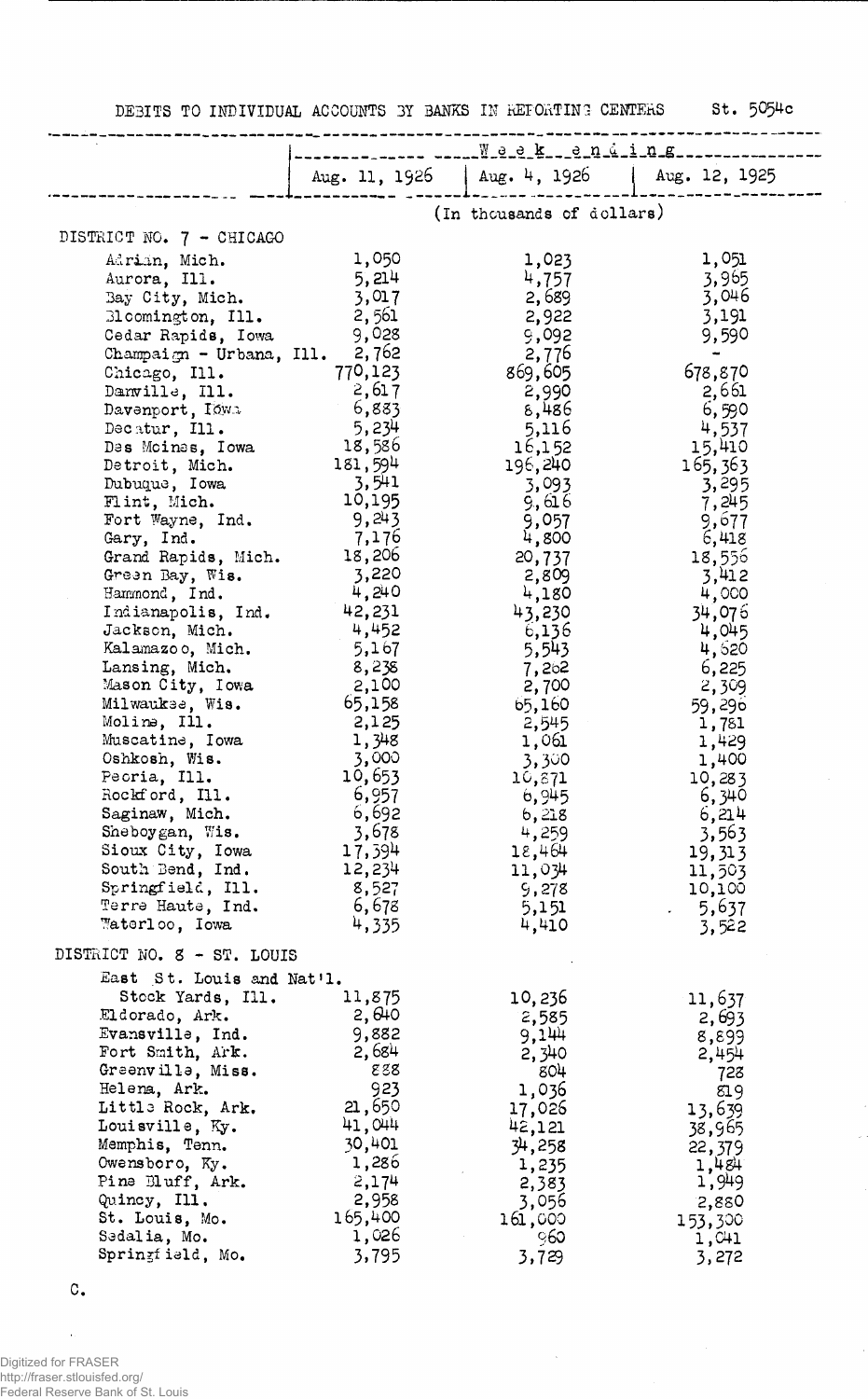| DEBITS TO INDIVIDUAL ACCOUNTS BY BANKS IN REPORTING CENTERS St. 5054d                                                                                                                                                                                                                                                                                                                                                                                                                                                                                                                        |                                                                                                                                                                                                                                                                          |                                                                                                                                                                                                                                                                          |                                                                                                                                                                                                                                                                            |
|----------------------------------------------------------------------------------------------------------------------------------------------------------------------------------------------------------------------------------------------------------------------------------------------------------------------------------------------------------------------------------------------------------------------------------------------------------------------------------------------------------------------------------------------------------------------------------------------|--------------------------------------------------------------------------------------------------------------------------------------------------------------------------------------------------------------------------------------------------------------------------|--------------------------------------------------------------------------------------------------------------------------------------------------------------------------------------------------------------------------------------------------------------------------|----------------------------------------------------------------------------------------------------------------------------------------------------------------------------------------------------------------------------------------------------------------------------|
|                                                                                                                                                                                                                                                                                                                                                                                                                                                                                                                                                                                              |                                                                                                                                                                                                                                                                          | Week ending                                                                                                                                                                                                                                                              |                                                                                                                                                                                                                                                                            |
|                                                                                                                                                                                                                                                                                                                                                                                                                                                                                                                                                                                              |                                                                                                                                                                                                                                                                          | Aug. 11, 1926   Aug. 4, 1926   Aug. 12, 1925                                                                                                                                                                                                                             |                                                                                                                                                                                                                                                                            |
|                                                                                                                                                                                                                                                                                                                                                                                                                                                                                                                                                                                              |                                                                                                                                                                                                                                                                          | (In thousands of dollars)                                                                                                                                                                                                                                                |                                                                                                                                                                                                                                                                            |
| DISTRICT NO. 9 - MINNEAPOLIS                                                                                                                                                                                                                                                                                                                                                                                                                                                                                                                                                                 |                                                                                                                                                                                                                                                                          |                                                                                                                                                                                                                                                                          |                                                                                                                                                                                                                                                                            |
| Aberdeen, S. D.<br>Billings, Mont.<br>Dickinson, N. D.<br>Duluth, Minn.<br>Fargo, N. D.<br>Grand Forks, N. D.<br>Helena, Mont.<br>Jamestown, N. D.<br>La Crosse, Wis.<br>Minneapolis, Minn.<br>Minot, N. D.<br>Red Wing, Minn.<br>St. Paul, Minn.<br>Sioux Falls, S. D.<br>South St. Paul, Minn.<br>Superior, Wis.<br>Winona, Minn.                                                                                                                                                                                                                                                          | 1,615<br>1,665<br>295<br>14,933<br>3,306<br>1,806<br>2,307<br>577<br>2,760<br>83,602<br>1,480<br>572<br>34,626<br>4,711<br>6,155<br>1,907<br>1,361                                                                                                                       | 1,335<br>1,556<br>355<br>15,924<br>3,075<br>1,719<br>2,097<br>545<br>2,626<br>97,133<br>1,633<br>589<br>37,914<br>4,065<br>7,818<br>1,676                                                                                                                                | 1,777<br>1,670<br>- 387<br>23,092<br>4,255<br>1,678<br>2,358<br>590<br>2,334<br>85,026<br>1,231<br>588<br>35,372<br>4,126<br>7,102<br>$2,00 +$                                                                                                                             |
| DISTRICT NO. 10 - KANSAS CITY                                                                                                                                                                                                                                                                                                                                                                                                                                                                                                                                                                |                                                                                                                                                                                                                                                                          | 1,939                                                                                                                                                                                                                                                                    | 1,303                                                                                                                                                                                                                                                                      |
| Albuquerque, N. M.<br>Atchison, Kans.<br>Bartlesville, Okla.<br>Casper, Wyo.<br>Cheyenne, Wyo.<br>Colorado Springs, Colo.<br>Denver, Colo.<br>Enid, Okla.<br>Fremont, Neb.<br>Grand Junction, Colo.<br>Guthrie, Okla.<br>Hutchinson, Kans.<br>Independence, Kans.<br>Joplin, Mo.<br>Kansas City, Kans.<br>Kansas City, Mo.<br>Lawrence, Kans.<br>Lincoln, Neb.<br>McAlester, Okla.<br>Muskogee, Okla.<br>Oklahoma City, Okla.<br>Okmulgee, Okla.<br>Omaha, Neb.<br>Parsons, Kans.<br>Pittsburg, Kans.<br>Pueblo, Colo.<br>St. Joseph, Mo.<br>Topeka, Kans.<br>Tulsa, Okla.<br>Wichita, Kans. | 2,532<br>1,541<br>4,730<br>2,131<br>1,680<br>4,454<br>42,707<br>5,752<br>932<br>938<br>876<br>6,593<br>1,982<br>4,304<br>4,687<br>110,475<br>1,261<br>7,046<br>920<br>2,807<br>22,982<br>2,984<br>49,412<br>542<br>1,495<br>4,067<br>15,140<br>4,310<br>30,156<br>12,826 | 2,243<br>1,475<br>3,849<br>2,170<br>1,451<br>3,443<br>45,035<br>5,334<br>817<br>686<br>776<br>7,652<br>2,467<br>3,471<br>4,786<br>111,430<br>1,461<br>7,794<br>758<br>2,449<br>21,421<br>2,923<br>47,878<br>802<br>1,229<br>3,627<br>14,971<br>3,936<br>31,747<br>14,519 | 2,241<br>1,760<br>$2,92 +$<br>3,526<br>1,735<br>3,638<br>41,035<br>4,110<br>803<br>847<br>609<br>4,532<br>2,358<br>4,000<br>4,277<br>92,370<br>1,277<br>6,779<br>759<br>2,187<br>19,006<br>2,059<br>46,504<br>769<br>1,908<br>4,612<br>15,602<br>4,030<br>26,973<br>10,350 |

 $\ddot{\phantom{a}}$ 

 $\mathbf{R}^{(2)}$ 

C.